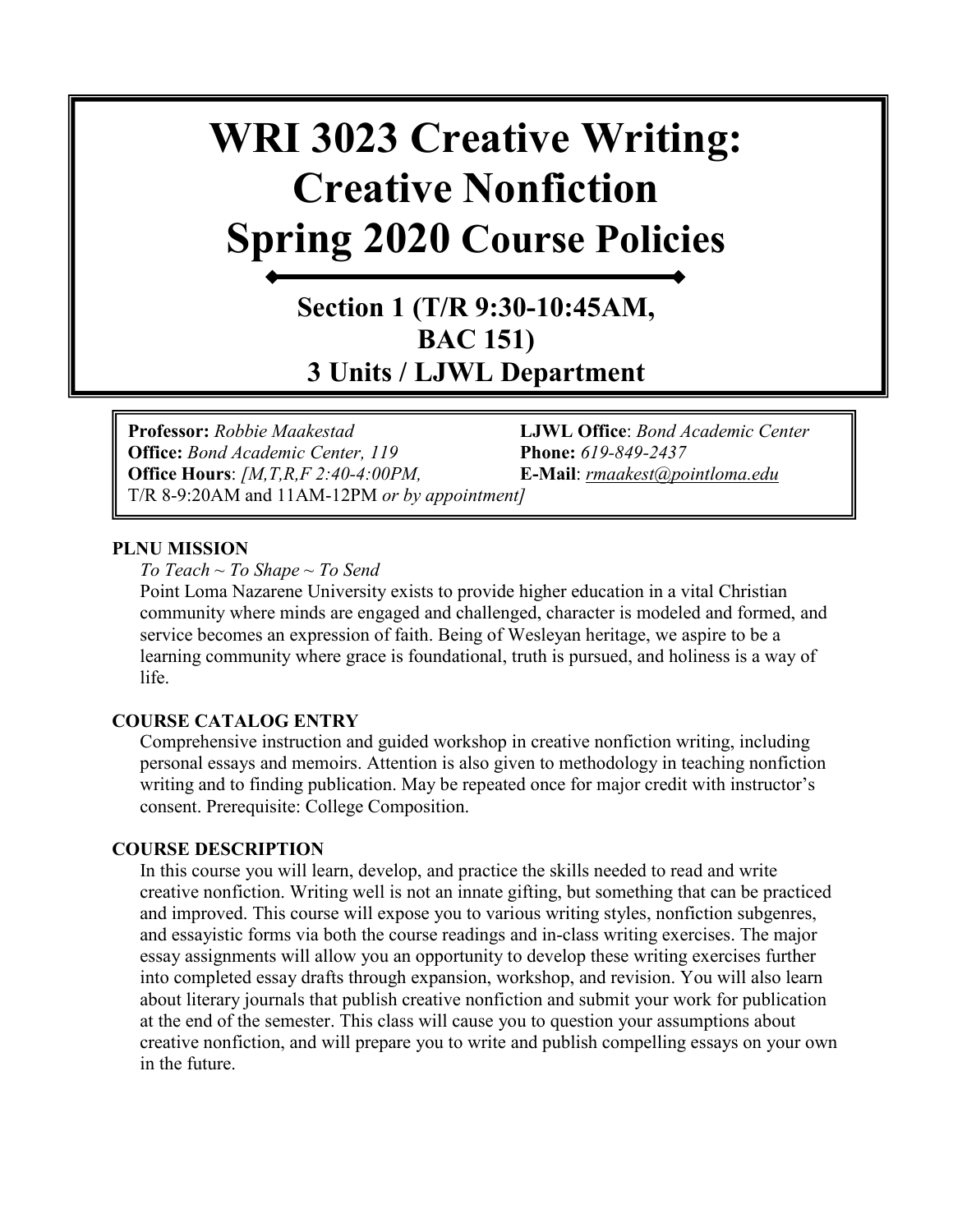## **WRI 3023 LEARNING OUTCOMES**

*Students who complete WRI 3023 will be able to:* 

- 1. identify aspects of theory, style, and structure in works of creative nonfiction;
- 2. analyze creative nonfiction written by professionals and peers to determine authors' writing techniques in relationship to target audiences;
- 3. employ research techniques as necessary to meet the demands of creative nonfiction craft and content;
- 4. craft creative nonfiction using techniques specific to genre to create descriptive and evocative language;
- 5. apply workshop techniques for constructive criticism of peers and in turn take criticism and use it to improve their own work;
- 6. format texts in a genre-appropriate and professional manner for submission to workshop and publication;
- 7. present written work to live audiences, demonstrating strategies for audience engagement and oral communication.

## **DESCRIPTION AND OBJECTIVES**

In order to create an introduction to the craft, terminology, and techniques of creative nonfiction, we will pursue these learning goals:

- 1. Further our knowledge of both the craft and art of writing creative nonfiction.
- 2. Gain an understanding of how to apply nonfiction craft elements such as "Eye vs. I," major dramatic questions, and lyricism.
- 3. Further an understanding of and ability to utilize general writing craft elements such as point of view, voice, story arc, dialogue, description, and scene/summary.
- 4. Grow in our knowledge of creative nonfictions subgenres: personal essay, researched historical profile, researched historical narrative, reportage/narrative journalism, creative analysis, flash essay, and experimental essay.
- 5. Endeavor to explain how creative nonfiction works as both readers and writers. By studying literature as a writer—considering it as a craft as well as an art—we will come to a better understanding of what goes into creation of that literature.
- 6. Work together in small-group workshops, and individually after those workshops, in order to explore and practice the discipline of revision.

Together, these learning goals allow us to see writing as a process of art, craft, and discipline, which will benefit not just our ability to write creatively in this course, but also our ability to meet the creative and critical demands required of us in the future.

## **ACADEMIC REQUIREMENTS**

Each of you will be responsible for preliminary drafts of writing assignments, written critiques of classmates' work, various reading and writing exercises that will aid our understanding of the discipline and craft of creative nonfiction, a literary journal presentation/report, and four finished writing projects: three nonfiction submissions and one revision/expansion project. Class time will be divided accordingly: lecture and discussion, small group discussion, in-class writing, and workshop.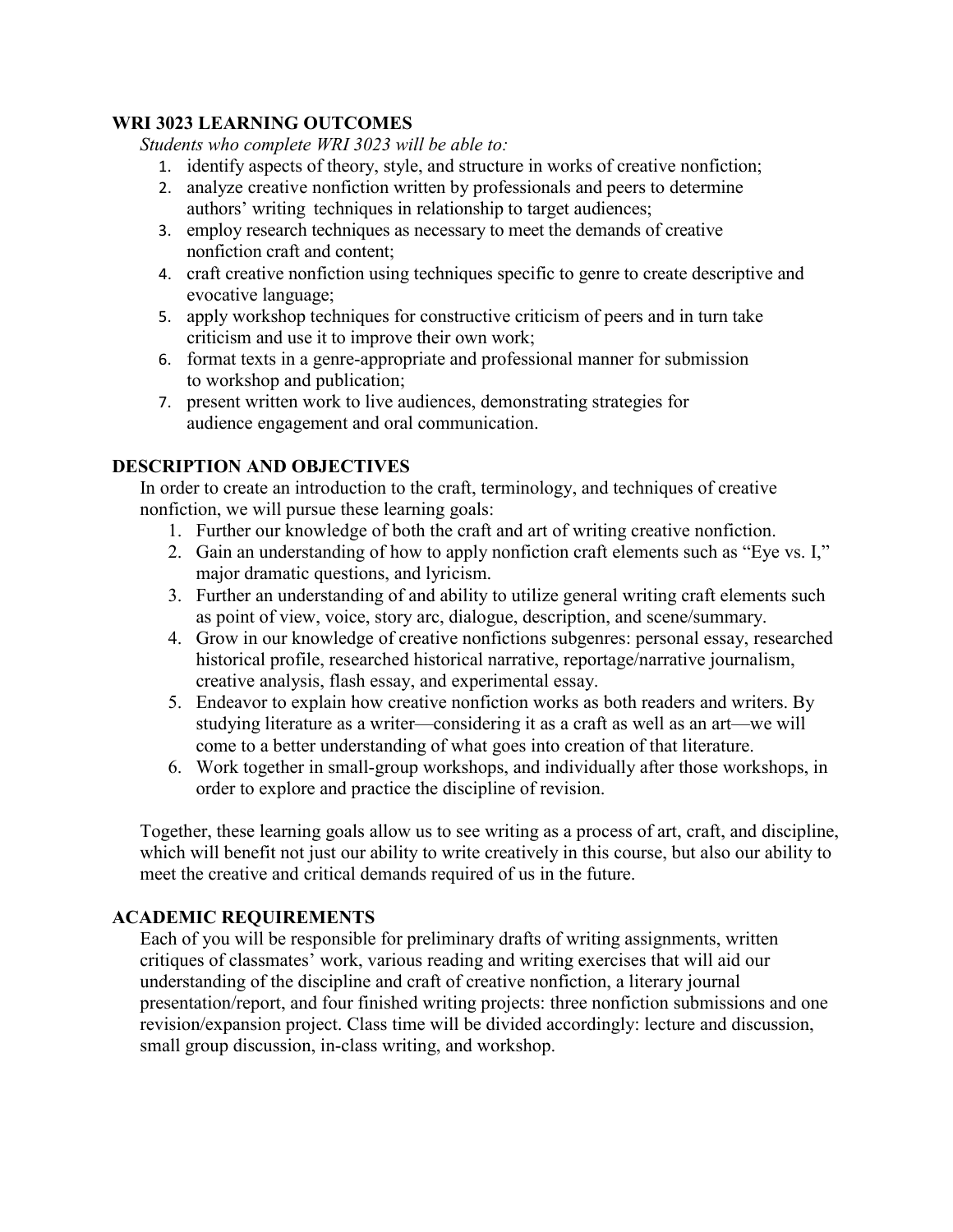## **ASSIGNMENTS**

- Personal Essay 150 points + 50 points Critical Analysis = 200 total (to be kept only if your final project is NOT a revision of this one)
- Travel/Place/Against/Argument-Driven Essay 150 points + 50 points Critical Analysis = 200 total (to be kept only if your final project is NOT a revision of this one)
- Researched Essay 150 points + 50 points Critical Analysis = 200 total
- Literary Journal Report/Presentation/Submissions 50 points
- General Participation  $-50$  points
- Workshop Participation and Peer Critiques  $-100$  points (25 points for each workshop)
- Essay 1 or 2 Revision/Expansion  $-150$  points  $+50$  points Critical Analysis  $= 200$  total (plus another 200 points as this grade replaces one provisional grade for one of the first 3 Submissions as noted above)

## **TOTAL = 1000 points**

## **LITERARY JOURNAL REPORT/PRESENTATION/SUBMISSIONS**

Each student will research two literary journals that publish nonfiction, compose a written report of each journal, present the journals in class to their classmates, and submit their own creative nonfiction to both journals.

## **REQUIRED TEXTS**

Robert Atwan and Hilton Al's *The Best American Essays 2018.* **ISBN-13:** 978-0544817340 All essays uploaded on Canvas as course readings must be printed out, read, annotated, and brought to class on the day that they're due.

## **WRITER'S SYMPOSIUM**

Each spring PLNU hosts the Writers Symposium By the Sea which brings premiere writers to campus. This semester, we will be reading essays by Pico Iyer and Alice Walker in class, so you will be required to attend the following four afternoon/evening events for this class (each ticket costs \$5 at the student rate):

**—(Free) Writer's Symposium: Wed. Feb. 26, Pico Iyer @ 3-4:30PM, Fermanian Conference Center**

**—(\$5) Writer's Symposium: Wed. Feb. 26, Pico Iyer @ 7PM, Crill Performance Hall**

**—(Free) Writer's Symposium: Thurs. Feb. 27, Alice Walker @ 3-4:30PM, Fermanian Conference Center**

**—(\$5) Writer's Symposium: Thurs. Feb. 27, Alice Walker @ 7PM, Brown Chapel**

**\*\*\*Order WRITER'S SYMPOSIUM TICKETS ASAP** in case the events sell out. Think of the tickets as a textbook expense. <https://www.pointloma.edu/events/25th-annual-writers-symposium-sea> ----------------------------------------------------------------------------------------------------------

If you cannot attend any of the above required events due to work or class, contact Prof. Maakestad with an excused absence from a professor/boss, and attend one/two of the following so that you attend two Writer's Symposium events total:

**—(\$32) Writer's Symposium: Tues. Jan. 31, Isabel Allende @ 7PM, Brown Chapel**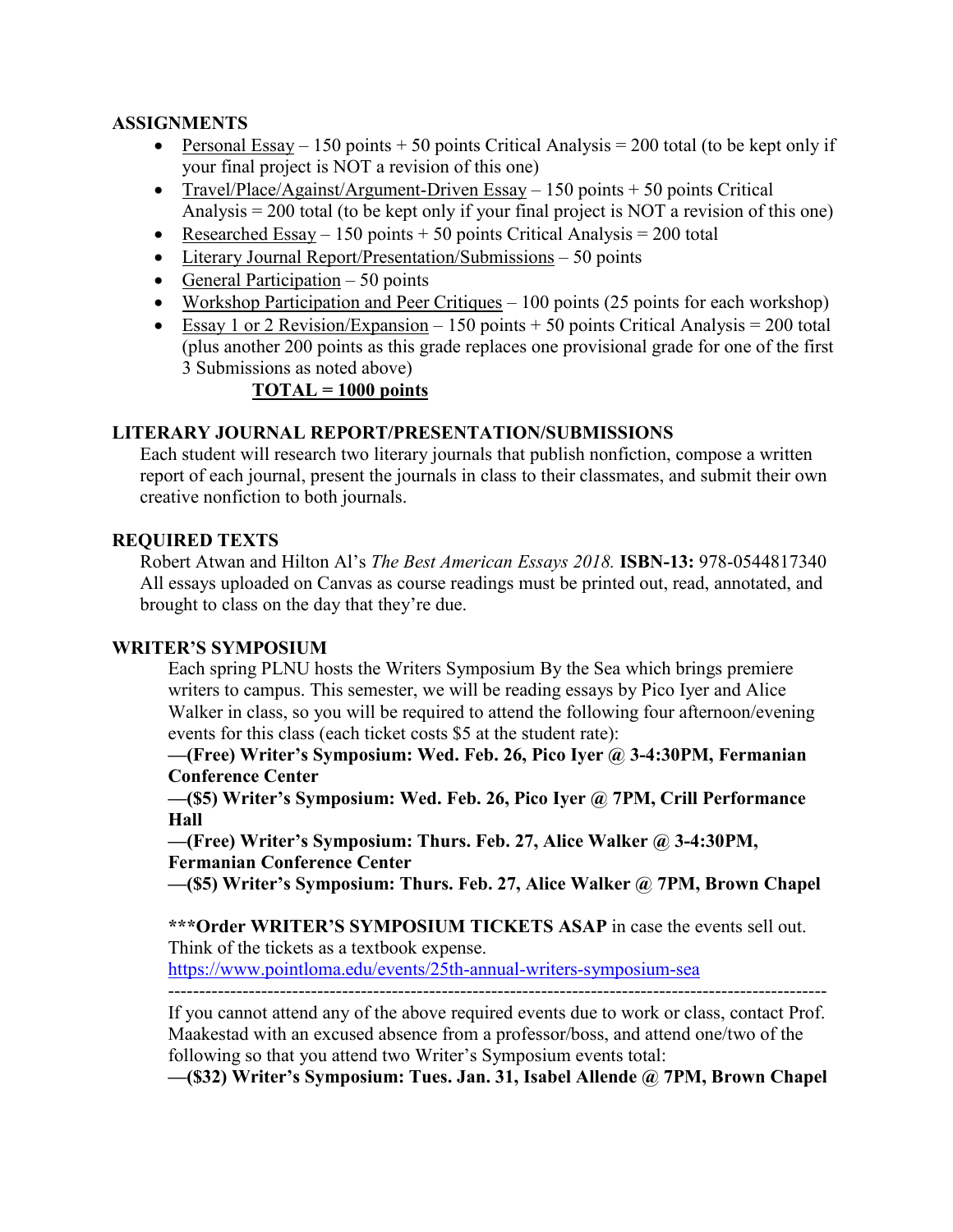**—(Free) Writer's Symposium: Tues. Feb. 25, Sonia Nozario @ 3PM, Fermanian Conference Center —(\$5) Writer's Symposium: Tues. Feb. 25, Sonia Nozario @ 7PM, Crill Performance Hall**

## **GENERAL COURSE POLICIES**

#### **RESPECT**

Respect for other students and your instructor in our classroom is essential to a healthy classroom dynamic. We may discuss ideas and concepts that challenge your current thinking, so we all must respect one another and be open to new ideas. Show courtesy to other students and your instructor.

#### **CANVAS**

Throughout this course, students will be required to utilize Canvas to post homework responses, receive course grades, and access any changes to the *Course Schedule* throughout the semester. If the *Course Schedule* is updated, students will be notified well in advance, but will need to download the updated schedule which the instructor will post on Canvas.

## **CANVAS SUPPORT**

If you have questions about the content you find in my Canvas course or need clarification on assignment instructions please let me know. If you are unsure how to use any given feature in Canvas you will find the [Canvas Guides](https://community.canvaslms.com/community/answers/guides/) to be a very helpful resource. If you cannot access something in my Canvas course or it appears that some part of the course is not working properly, please contact the Office of Instructional Technology for support at **[oit@pointloma.edu](mailto:oit@pointloma.edu)**. Include specific information in the request (course ID, section, assignment or module name, etc.) to expedite the troubleshooting process. Screenshots are super helpful!

#### **PLNU EMAIL**

Students must regularly check their PLNU email account for updates on assignments and scheduling.

#### **TECHNOLOGY**

You will be expected to refrain from using cell phones or other communication devices in the classroom. Use of iPads, phones, and laptops should be limited to times when I ask you to pull out your computers for in class use and in-class writing. Even if it seems that it isn't "bothering anyone," checking your e-mail, social media, or surfing the web during class is rude to your instructor and fellow classmates and will count against your participation grade.

#### **ATTENDANCE & ABSENCES**

Attendance is expected, though I believe it's your responsibility to take ownership for investing in your own development as a writer, so I won't be keeping attendance. If you miss a class, you should obtain assignments or any updated schedule/assignment information from a classmate in order to be prepared for the next meeting**. I do, however, require attendance for workshops, presentations, and the Final. Absences on such days will hurt your participation grade.** Missed in-class work may not be made up. In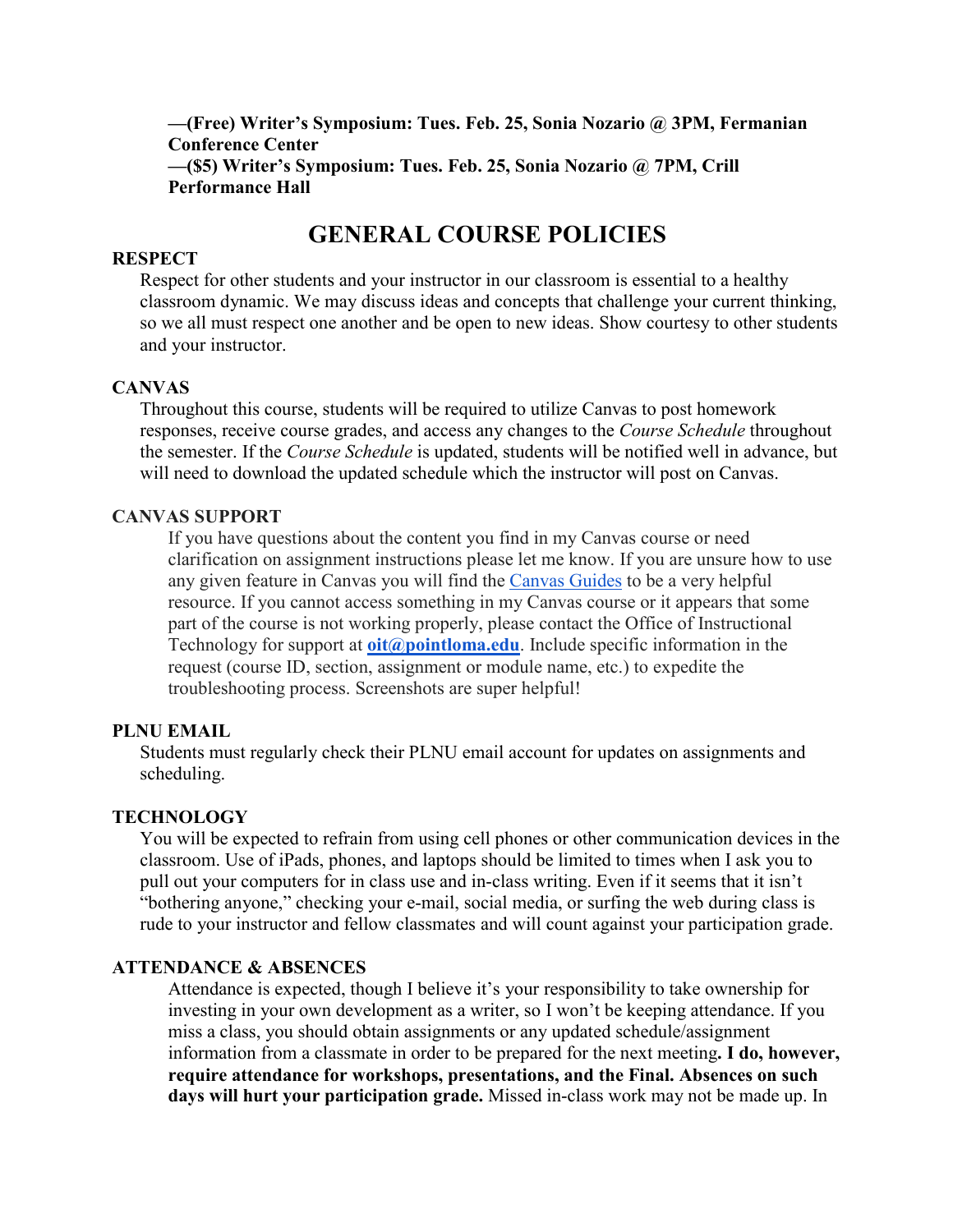order to learn most affectively and get as much as you can out of this course, in addition to your general participation grade, I'd recommend regular attendance. Let me know if you do have to miss a class ahead of your absence. It is also your responsibility to get workshop drafts to and from those in your group.

## **PARTICIPATION**

Regular participation in class activities and discussion is expected. Regular tardiness, unsanctioned use of technology, and lack of attention or preparation with regard to the course readings will result in a lower participation grade.

#### **WORKSHOP**

Workshop participation and attendance is mandatory. Failure to attend and/or participate in a workshop will result in a grade of zero for that workshop. You will turn in a typed copy of your critique to me, as well as to the member of your group who is being workshopped (this will affect your participation/workshop grades). Workshop is not a time to disparage or rudely comment on the work of others. Written critiques balance positive and critical comments, though criticism should certainly be constructive and focused on the writing, not on the writer or the writer's ability. If there are problems with feedback you receive, do not hesitate to contact me. Workshop should be a safe space where we work together to better one another's writing; thus, the amount of effort you put into commenting on the work of others should be just as much as you put into producing your own work.

#### **TURNING IN ASSIGNMENTS**

All **major assignments** must be printed out and turned in hard-copy during the class period on the day they are due.

#### **SUBJECT MATTER**

This course will ask you to write whatever you want to write about, but do recognize that there is a line between what is appropriate and not appropriate in a classroom setting, especially with regard to what is being shared with your classmates, who may not share your values. I respect your privacy and truly believe that this class should allow you creative freedom, so all I will ask is that you use common sense with regard to what is/is not appropriate to write in an academic setting. If you are unsure/nervous or have a hunch that something might be questionable, please discuss your ideas with me in advance of bringing them to workshop.

#### **PREPARATION**

You will be expected to come to class prepared to discuss readings, share your work, and comment on other students' work. Being prepared for each class is vital in creating a classroom that is conducive to learning – take notes on the assigned readings as this allows you to remember the material more fully. Back up your work as you're responsible for turning work in on the due dates. You are also expected to regularly check your PLNU email for updates to the schedule and assignments.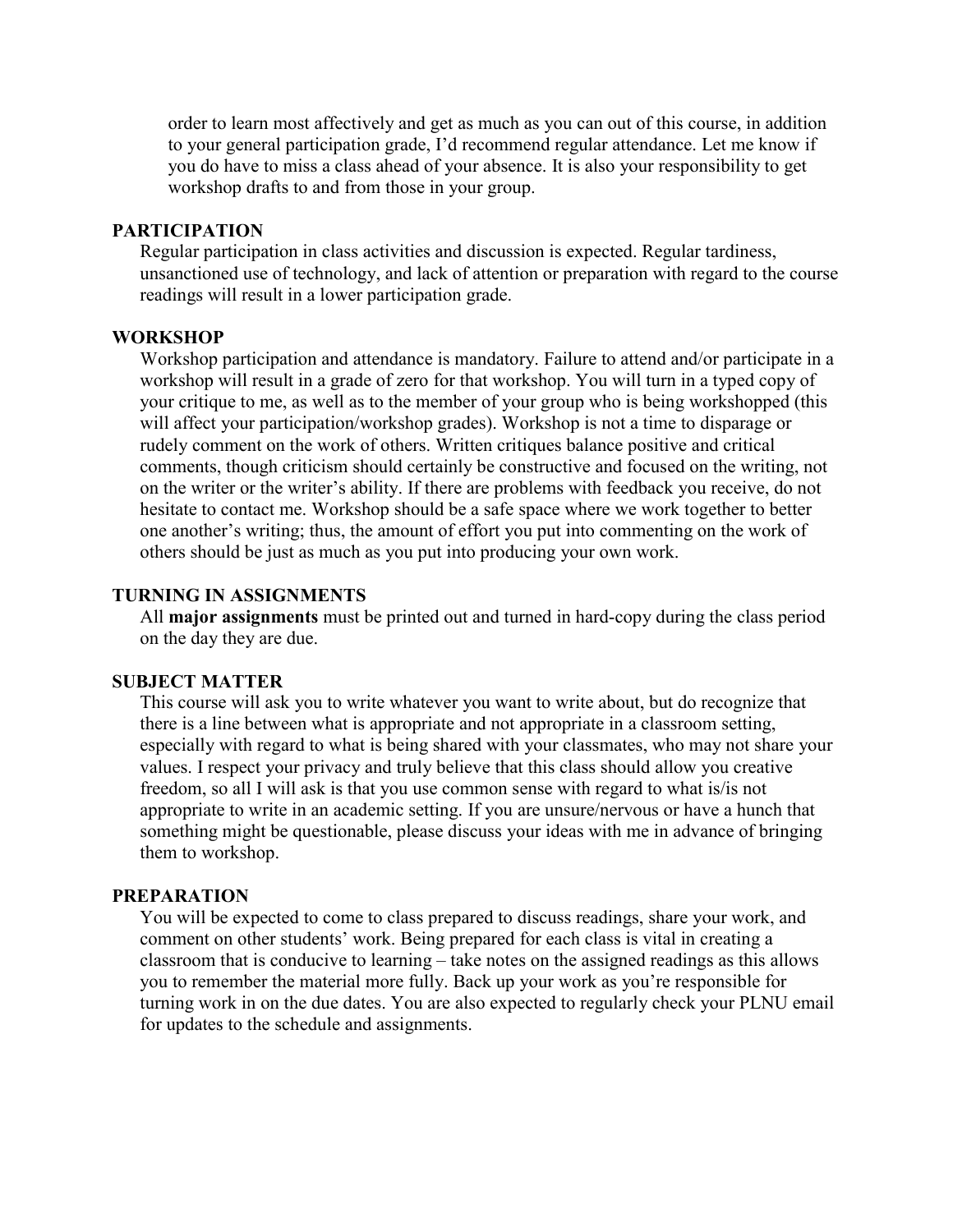#### **GRADING RATIONALE**

Creative writing is both an art and a craft. While it is debated by many whether art can be graded, craft can be evaluated. In particular I will look for:

- Adherence to and mastery of CNF conventions
- Structure and form as they pertain to CNF subgenre and subject
- Masterful use of narrative voice and point of view
- Engaging employment of language
- Excellence of writing mechanics
- Improvement through revision
- Creativity and innovation within genre conventions

While the above concerns creative work produced in this course, each creative assignment also requires a Critical Analysis component in which you as the artist will critique the decisions that went into your own work, and connect craft decisions you made with those used by the writers of our course readings. These Critical Analyses will be graded not as creative work, but upon the clarity and thoughtfulness of the analysis you craft.

## **LETTER GRADE GUIDELINES**

|                    |      | $920 - 1000$ points | $\mathsf{A}$ | 900 - 919 points   | $A-$ |
|--------------------|------|---------------------|--------------|--------------------|------|
| 880 - 899 points   | $B+$ | $820 - 879$ points  |              | $800 - 819$ points | B-   |
| 780 - 799 points   | $C+$ | 720 - 779 points    |              | $700 - 719$ points | $C-$ |
| $680 - 699$ points | $D+$ | $620 - 679$ points  |              | $600 - 619$ points | D-   |

## **DUE DATES**

Assigned work will have a due date and you will be expected to meet this requirement. Missed in-class work may not be made up unless you have an excused absence. I will accept the major projects one class period late, but your paper will be penalized a letter grade for each class period it is late  $(A \rightarrow B$  as maximum grade). The major projects will NOT be accepted after a week past the due date and you will receive a score of 0. You must turn in all four major projects to pass this course. Failure to do so will result in a grade of F.

## **FINAL EXAMINATION POLICY**

Successful completion of this class requires taking the final examination **on its scheduled day**. The final examination schedule is posted on the [Class Schedules](http://www.pointloma.edu/experience/academics/class-schedules) site. No requests for early examinations or alternative days will be approved.

For this course, the final will be an in-class reading on finals day. Our scheduled final exam time is **Tuesday, April 29, 7:30 am-10:30 am.** Since the final is a class activity, it cannot be rescheduled, so make sure that you will be able to attend.

## **ACADEMIC HONESTY**

Students should demonstrate academic honesty by doing original work and by giving appropriate credit to the ideas of others. Academic dishonesty is the act of presenting information, ideas, and/or concepts as one's own when in reality they are the results of another person's creativity and effort. A faculty member who believes a situation involving academic dishonesty has been detected may assign a failing grade for that assignment or examination, or, depending on the seriousness of the offense, for the course. Faculty should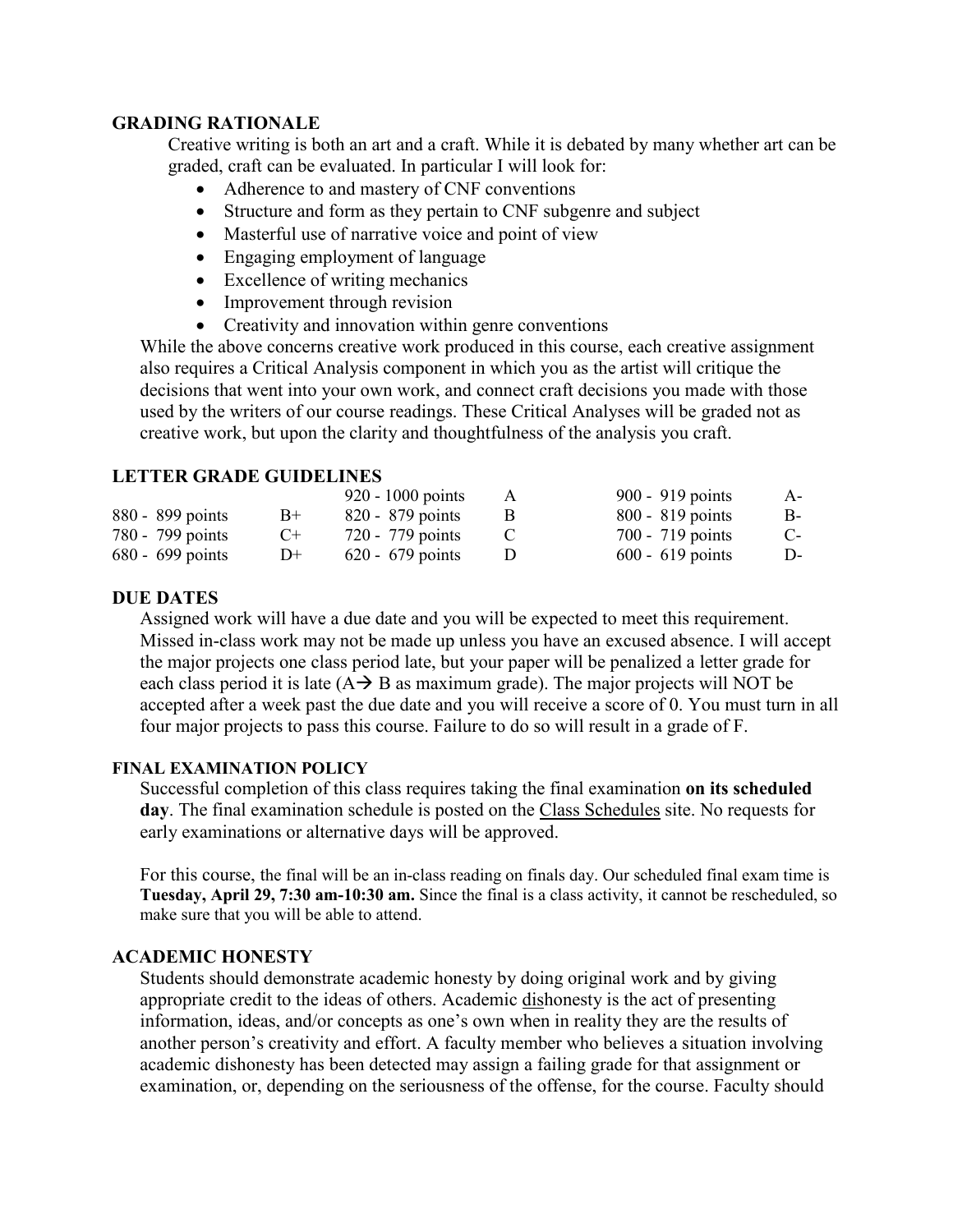follow and students may appeal using the procedure in the university Catalog. See Academic [Policies](http://catalog.pointloma.edu/content.php?catoid=18&navoid=1278) for definitions of kinds of academic dishonesty and for further policy information.

## **PLNU COPYRIGHT POLICY**

Point Loma Nazarene University, as a non-profit educational institution, is entitled by law to use materials protected by the US Copyright Act for classroom education. Any use of those materials outside the class may violate the law.

## **PLNU ACADEMIC ACCOMMODATIONS POLICY**

If you have a diagnosed disability, please contact PLNU's Disability Resource Center (DRC) to demonstrate need and to register for accommodation by phone at 619-849-2486 or by email at [DRC@pointloma.edu.](mailto:DRC@pointloma.edu) See [Disability Resource Center](http://www.pointloma.edu/experience/offices/administrative-offices/academic-advising-office/disability-resource-center) for additional information.

#### **PERSONAL NEEDS**

Counseling is available in the Wellness Center for undergraduate students at PLNU. They are open Monday through Friday during the academic school year to offer morning, afternoon, and evening appointments. Please call (619) 849-2574 to schedule a counseling appointment.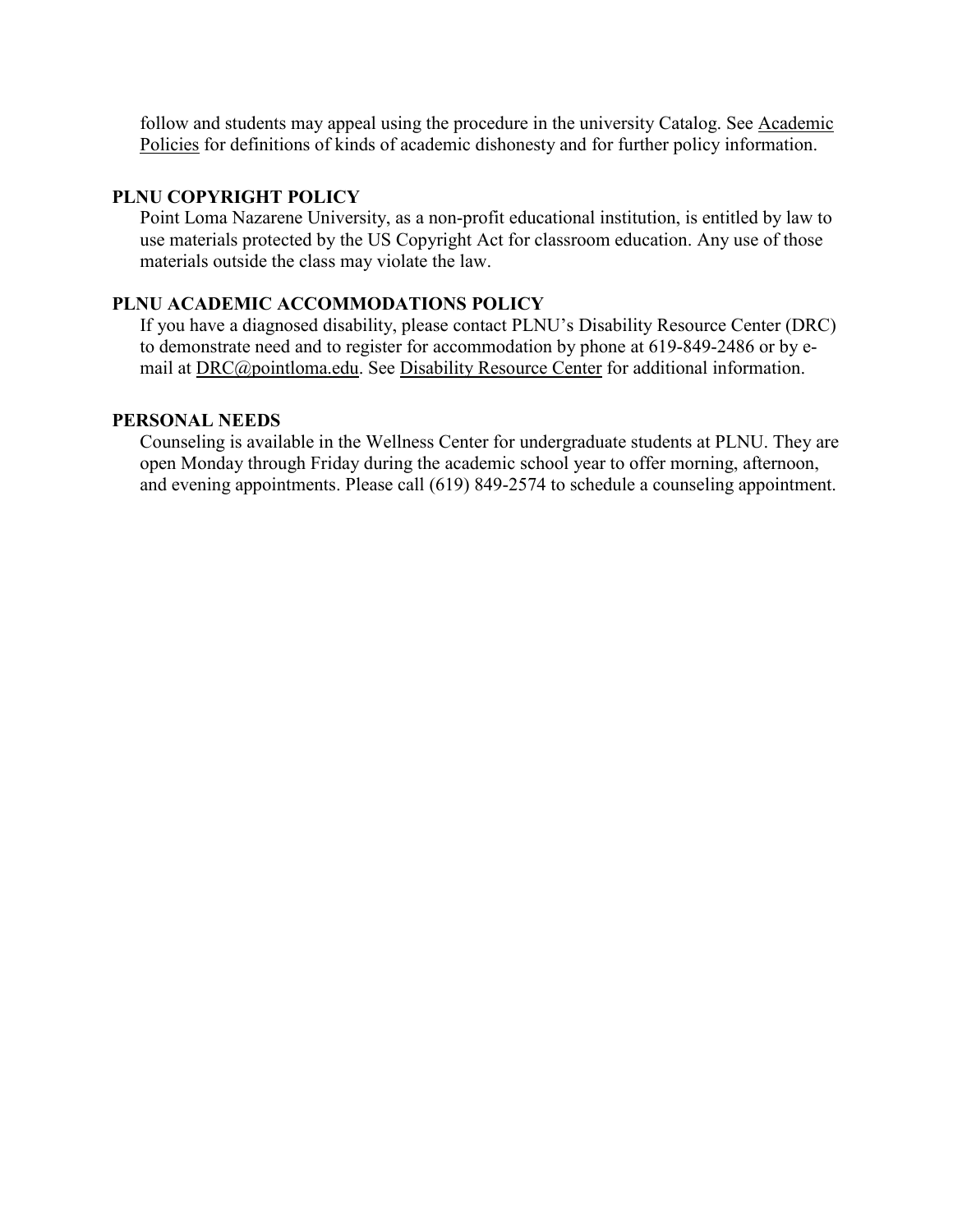## **COURSE SCHEDULE**

**\*\*\*Order WRITER'S SYMPOSIUM TICKETS ASAP** in case the events sell out. <https://www.pointloma.edu/events/25th-annual-writers-symposium-sea>

| <b>DATE</b>                        | <b>READINGS</b>                                                                                                                                                       | <b>ASSIGNMENTS DUE (in bold)</b>                                                                                                                                                                                                                                                   |
|------------------------------------|-----------------------------------------------------------------------------------------------------------------------------------------------------------------------|------------------------------------------------------------------------------------------------------------------------------------------------------------------------------------------------------------------------------------------------------------------------------------|
| <b>WEEK 1-Origins of the Essay</b> |                                                                                                                                                                       |                                                                                                                                                                                                                                                                                    |
| Thursday, Jan. 16                  | Michel de Montaigne's "Of a Monstrous Child" $-2$ pgs.<br>Bret Lott's "Of Giving the Lie" $-13$ pgs.<br>the first 7 pages*<br>selected the essays in this collection) | [Canvas] John Jeremiah Sullivan's "The Ill-Defined Plot" - 9 pgs.<br>[Best American Essays = BAE] Robert Atwan's "Forward" *only<br><i>Optional Reading:</i> Hilton Als's "Introduction" pgs. xviii-xxix $-12$<br>pgs. (if interested in what he looks for in an essay, and how he |
| <b>WEEK 2-Personal Essays</b>      |                                                                                                                                                                       |                                                                                                                                                                                                                                                                                    |
| Tuesday, Jan. 21                   | [Canvas] Alexander Heman's "The Aquarium" – 8 pgs.<br>Rachel Riederer's "The Patient" - 13 pgs.<br>pgs.                                                               | Alice Walker's "Beauty—When the Other Dancer Is the Self" $-6$                                                                                                                                                                                                                     |
| Thursday, Jan. 23                  | [BAE] Paul Crenshaw's "Cadence" pgs. 24-36<br>Steven Harvey's "The Other Steve Harvey" pgs. 43-53<br>263                                                              | Clifford Thompson's "The Moon, the World, the Dream" pgs. 257-                                                                                                                                                                                                                     |
| <b>WEEK 3-Personal Essays</b>      |                                                                                                                                                                       |                                                                                                                                                                                                                                                                                    |
| Tuesday, Jan. 28                   | Mark Slouka's "Hitler's Couch" – 13 pgs.<br>Kelly Sundberg's "It Will Look Like a Sunset" $-8$ pgs.                                                                   | [Canvas] Virginia Woolf's "The Death of the Moth" - 3 pgs.                                                                                                                                                                                                                         |
| Thursday, Jan. 30                  | [Canvas] Jill Christman's "The Avocado" - 9 pgs.<br>Jaya Wagle's "Marriage of a Different Kind" - 12 pgs.                                                             | [BAE] Edwidge Danticat's "All the Home You've Got" pgs. 37-42                                                                                                                                                                                                                      |
| <b>WEEK 4-Personal Essays</b>      |                                                                                                                                                                       |                                                                                                                                                                                                                                                                                    |
| Tuesday, Feb. 04                   | $1 - 7$<br>David Wong Louie's "Eat, Memory" pgs. 117-126<br>[Canvas] Anna Gazmarian's "The (Loud) Soundtrack to My<br>Struggle with Faith" $-7$ pgs.                  | [BAE] Marilyn Abildskov's "Notes Toward a Theory of Plot" pgs.                                                                                                                                                                                                                     |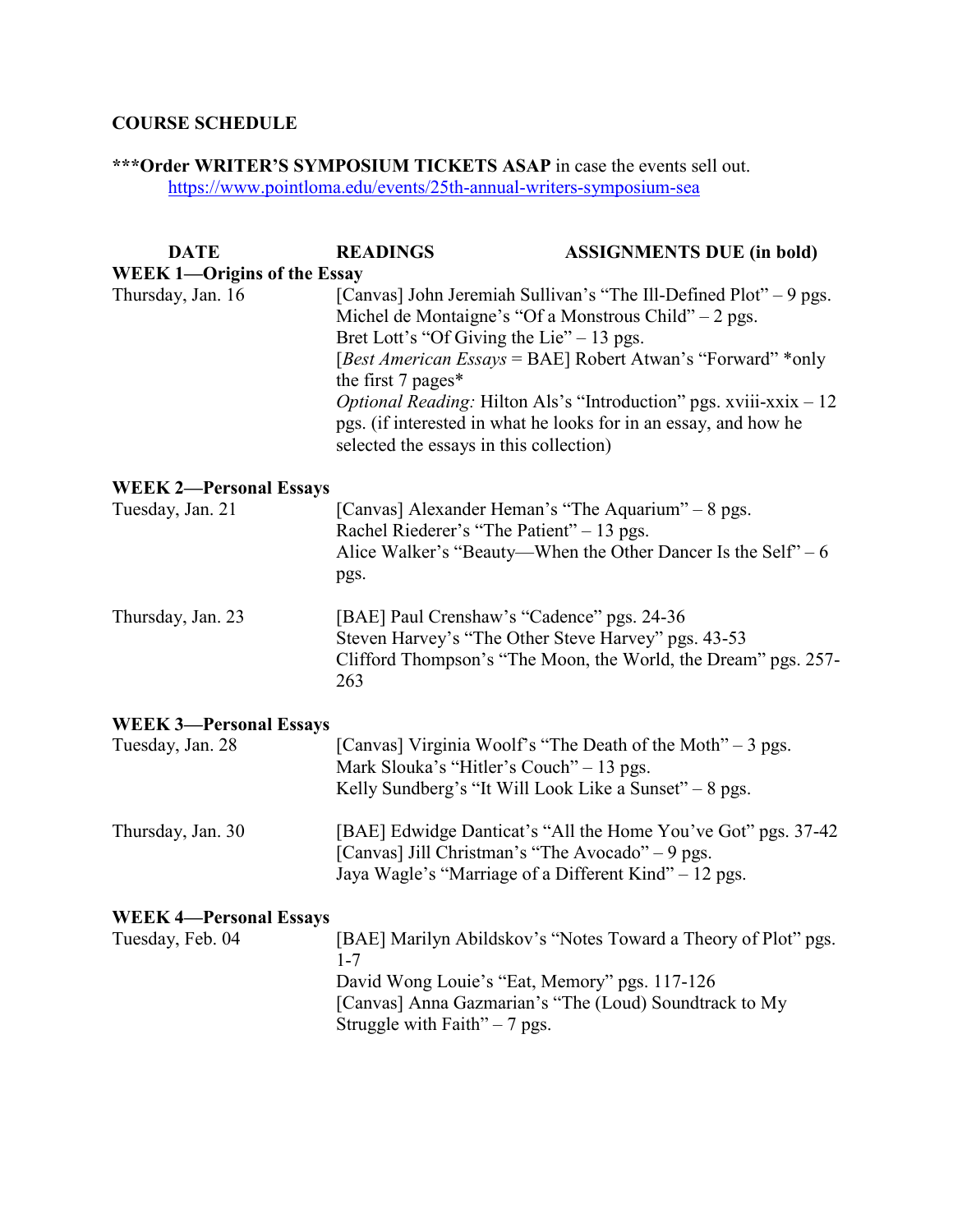| Thursday, Feb. 06                                                         | [Canvas] James Baldwin's "Stranger in the Village" – 7 pgs.<br>Rachel Kaadzi Ghansah's "The Weight of James Arthur Baldwin"<br>$-13$ pgs.                                                                                                                                                  |                                                                                                                                                                             |
|---------------------------------------------------------------------------|--------------------------------------------------------------------------------------------------------------------------------------------------------------------------------------------------------------------------------------------------------------------------------------------|-----------------------------------------------------------------------------------------------------------------------------------------------------------------------------|
|                                                                           | Kenneth Lee's "Track Changes in English" - 4 pgs.                                                                                                                                                                                                                                          | <b>Group A Workshop Drafts Due</b>                                                                                                                                          |
| WEEK 5-Workshop<br>Tuesday, Feb. 11                                       | <b>Group A Workshop</b>                                                                                                                                                                                                                                                                    | <b>Group B Workshop Drafts Due</b>                                                                                                                                          |
| Thursday, Feb. 13                                                         | <b>Group B Workshop</b>                                                                                                                                                                                                                                                                    |                                                                                                                                                                             |
| <b>WEEK 6-Travel/Place Essays</b>                                         |                                                                                                                                                                                                                                                                                            |                                                                                                                                                                             |
| Tuesday, Feb. 18                                                          | 96                                                                                                                                                                                                                                                                                         | [BAE] Heidi Julavits's "The Art at the End of the World" pgs. 84-                                                                                                           |
|                                                                           | [Canvas] Pico Iyer's "Chapels" – 7 pgs.<br>Rebecca Solnit's "Arrival Gates" – 7 pgs.                                                                                                                                                                                                       |                                                                                                                                                                             |
|                                                                           |                                                                                                                                                                                                                                                                                            | <b>Personal Essay Draft Due</b>                                                                                                                                             |
| Thursday, Feb. 20                                                         | [Canvas] Francisco Cantu's "Bajadas" – 15 pgs.<br>Charles Mann's " $1491" - 22$ pgs.<br>pgs.                                                                                                                                                                                               | Anthony Michael Morena's "In the City that You Can See" - 4                                                                                                                 |
| WEEK 7—"Against" Essays—WRITER'S SYMPOSIUM BY THE SEA<br>Tuesday, Feb. 25 | [Canvas] Sei Shonagon's "Hateful Things" – 6 pgs.<br>Max Beerbohm's "Going Out for a Walk" $-2$ pgs.<br>Philip Lopate's "Against Joie de Vivre" - 16 pgs.<br>Kristen Radtke "Against Idleness" – 6 pgs.                                                                                    |                                                                                                                                                                             |
| ***Wednesday, Feb. 26                                                     | ***Order WRITER'S SYMPOSIUM TICKETS EARLY in<br>case the events sell out.<br><b>REQUIRED AFTERNOON EVENT:</b><br>—Writer's Symposium: Pico Iyer @ 3-4:30PM, Fermanian<br>Conference Center<br><b>REQUIRED NIGHT EVENT:</b><br>-Writer's Symposium: Pico Iyer @ 7PM, Crill Performance Hall |                                                                                                                                                                             |
| Thursday, Feb. 27                                                         | —Argument-Driven Essays—WRITER'S SYMPOSIUM BY THE SEA<br>Kathryn Schulz's "Losing Streak" pgs. 194-210<br><b>REQUIRED AFTERNOON EVENT:</b><br>Conference Center<br><b>REQUIRED NIGHT EVENT:</b>                                                                                            | [BAE] Noam Chomsky's "Prospects for Survival" pgs. 8-23<br>—Writer's Symposium: Alice Walker @ 3-4:30PM, Fermanian<br>—Writer's Symposium: Alice Walker @ 7PM, Brown Chapel |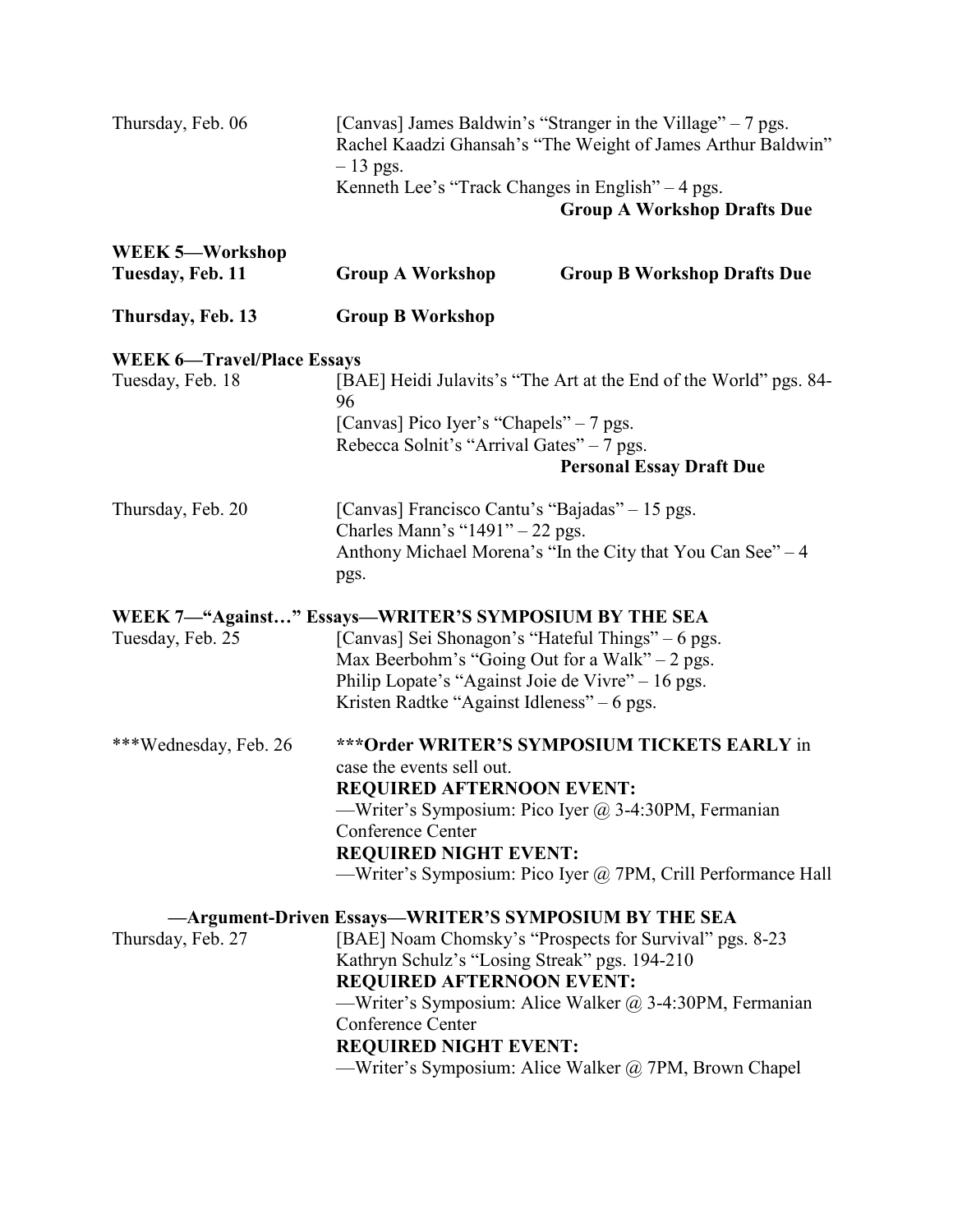| <b>WEEK 8-Reportage</b><br>Tuesday, Mar. 03              | [BAE] Jennifer Kabat's "Rain Like Cotton" pgs. 97-109<br>[Canvas] Timothy Denevi's "Jesus Christ at the Inauguration" – 5<br>pgs.                     |                                                                                                                                                                                   |  |
|----------------------------------------------------------|-------------------------------------------------------------------------------------------------------------------------------------------------------|-----------------------------------------------------------------------------------------------------------------------------------------------------------------------------------|--|
| Thursday, Mar. 05                                        | Elizabeth Kolbert's "Mastadon's Molars" – 17 pgs.<br>NO CLASS-WRITER'S SYMPOSIUM MAKE UP DAY<br><b>Group A Workshop Drafts Due</b>                    |                                                                                                                                                                                   |  |
| WEEK9<br>Mar. 09-Mar. 15                                 | <b>SPRING BREAK-NO CLASS</b>                                                                                                                          |                                                                                                                                                                                   |  |
| WEEK 10-Workshop<br>Tuesday, Mar. 17                     | <b>Group A Workshop</b>                                                                                                                               | <b>Group B Workshop Drafts Due</b>                                                                                                                                                |  |
| Thursday, Mar. 19                                        | <b>Group B Workshop</b>                                                                                                                               |                                                                                                                                                                                   |  |
| <b>WEEK 11-Reportage</b><br>Tuesday, Mar. 24             | Fighting ISIS" $-11$ pgs.                                                                                                                             | [BAE] Leslie Jamison's "The March on Everywhere" pgs. 54-77<br>[Canvas] Jen Percy's "Meet the American Vigilantes Who Are<br>Travel/Place/Against/Argument-Driven Essay Draft Due |  |
| -Researched Narratives<br>Thursday, Mar. 26              | [Canvas] Elena Passarello's "Arabella" – 12 pgs.<br>Alex Wellerstein's "The First Light of Trinity" – 6 pgs.<br>Jane Brox's "Influenza 1918" – 8 pgs. |                                                                                                                                                                                   |  |
| <b>WEEK 12-Researched Narratives</b><br>Tuesday, Mar. 31 | 170<br>127-131                                                                                                                                        | [BAE] Thomas Powers's "The Big Thing on His Mind" pgs. 161-<br>Amit Majmudar's "Five Famous Asian War Photographs" pgs.<br>[Canvas] Jared Diamond's "The Last Americans" – 9 pgs. |  |
| Thursday, Apr. 02                                        | [BAE] Rick Moody's "Notes on Lazarus" pgs. 133-146<br>[Canvas] Timothy Denevi's "The Temple" – 7 pgs.<br>Eliot Weinberger's "Muhammad" – 19 pgs.      |                                                                                                                                                                                   |  |
| <b>WEEK 13-Researched Profile</b><br>Tuesday, Apr. 07    |                                                                                                                                                       | [Canvas] Gay Talese's "Frank Sinatra Has a Cold" – 43 pgs.                                                                                                                        |  |
| Thursday, Apr. 09                                        | <b>EASTER BREAK-NO CLASS</b>                                                                                                                          |                                                                                                                                                                                   |  |